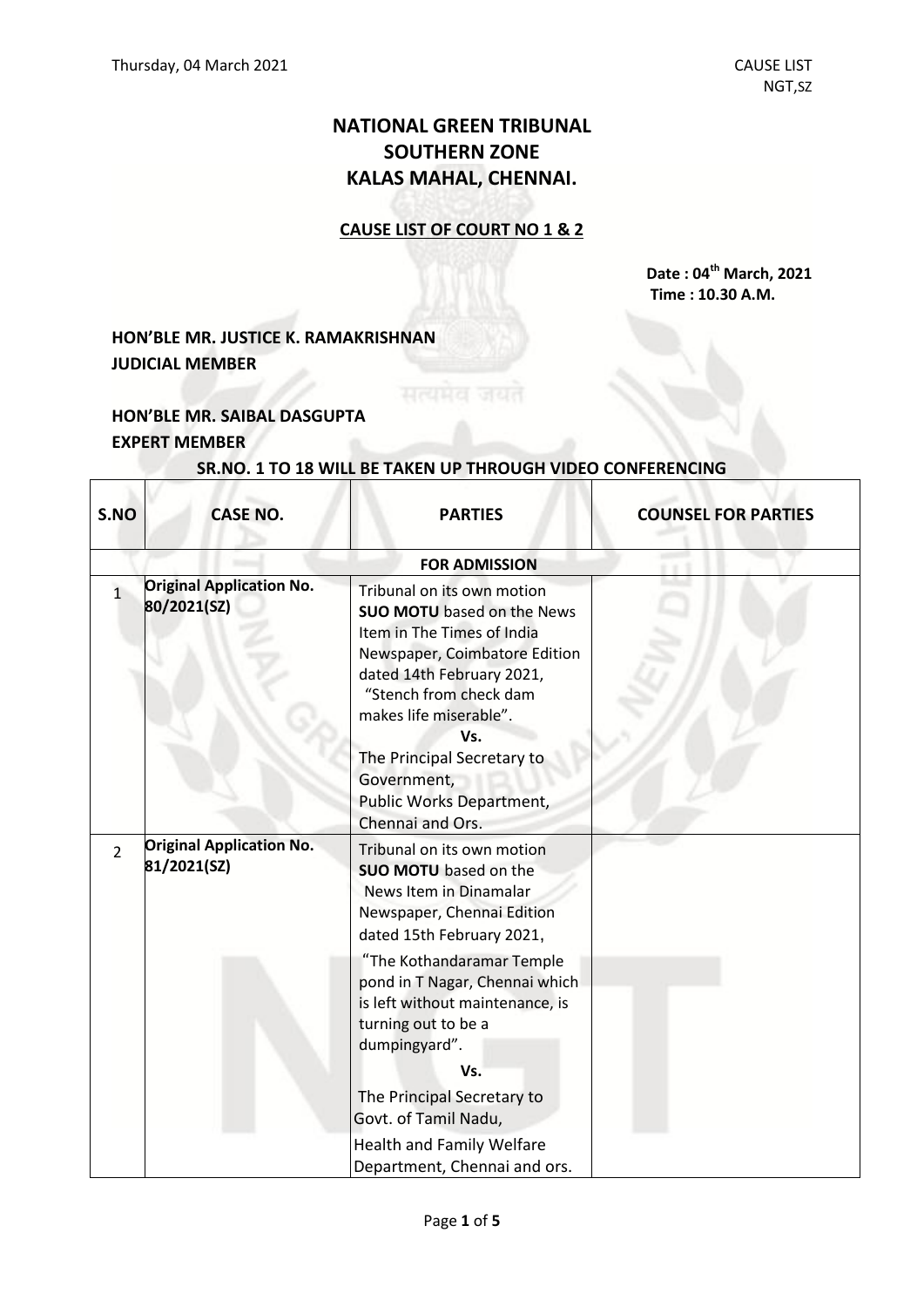| FOR COMPLETION OF PLEADINGS |                                                                                                                                                                                                                                                                 |                                                                                                                                                                        |                                                                                                                                                                                                                                  |
|-----------------------------|-----------------------------------------------------------------------------------------------------------------------------------------------------------------------------------------------------------------------------------------------------------------|------------------------------------------------------------------------------------------------------------------------------------------------------------------------|----------------------------------------------------------------------------------------------------------------------------------------------------------------------------------------------------------------------------------|
| $\overline{3}$              | Appeal. No. 24/2020(SZ)<br>[HEARD THROUGH VIDEO<br><b>CONFERENCING ON</b><br>21.09.2020,06.01.2021]                                                                                                                                                             | Mr.Michael Lambert Jehan,<br>Chennai.<br>Vs.<br><b>Tamil Nadu Pollution Control</b><br>Board, Chennai and Ors.                                                         | Mr.Michael Lambert Jehan<br><b>Appellant In Person</b><br>M/s. C. Kasirajan for R1,R2<br>M/s. K.S. Viswanathan for R3<br><b>FOR COMPLETION OF PLEADINGS</b><br><b>AND FOR FURTHER REPORT]</b>                                    |
|                             |                                                                                                                                                                                                                                                                 | <b>FOR REPORT</b>                                                                                                                                                      |                                                                                                                                                                                                                                  |
| 4                           | <b>Original Application No.</b><br>19/2013(SZ)(THC)<br>&<br>M.A.No.173/2015(SZ)<br>(W.P. No. 6922/2011,<br>Madras High Court)<br>&<br>I.A No.123/2020(SZ)<br>[FOR IMPLEADING]<br><b>HEARD THROUGH VIDEO</b><br><b>CONFERENCING ON</b><br>11.06.2020,07.09.2020, | Meenavargal Membattu Sangam<br>Vs.<br>The Chief Secretary,<br>Government of Tamil Nadu,<br>Chennai and Ors.                                                            | M/s. J.P. Solomon Peter Kamal Doss<br>and E. Ashok Kumar<br><b>Counsel for Applicant</b><br>M/s. V.R. Thirunarayanan<br>for R1, R2, R3<br>M/s. Kasirajanfor R4<br>M/s. A.L.Gandhimathi for R5<br><b>FOR FILING OBJECTION AND</b> |
|                             | 02.11.2020]<br><b>WITH</b>                                                                                                                                                                                                                                      |                                                                                                                                                                        | <b>CONSIDERATION OF REPORT]</b>                                                                                                                                                                                                  |
| 5                           | <b>Original Application No.</b><br>248/2016(SZ)<br>WITH                                                                                                                                                                                                         | Meenava Thanthai<br>K.R.Selvaraj Kumar,<br>Meenavar Nala Sangam,<br>Vs.<br>The State of Tamil Nadu                                                                     | Mr. K.Mageshwaran<br><b>Counsel for Applicant</b><br>M/s. V.R. Thirunarayanan                                                                                                                                                    |
|                             |                                                                                                                                                                                                                                                                 | Rep., by its Secretary to<br>Government,<br>Chennai and Ors.                                                                                                           | for R1, R2, R3 & R5<br>M/s. Kasirajanfor R4 & R6<br>M/s. A.L.Gandhimathi for R7                                                                                                                                                  |
| 6                           | <b>Appeal No.51/2017(SZ)</b><br><b>WITH</b>                                                                                                                                                                                                                     | M/s. Manali Petrochemicals Ltd<br>Vs.<br>The Central Pollution Control<br>Board,<br>Ministry of Environment,<br><b>Forest and Climate Change</b><br>New Delhi and Ors. | M/s. AL.Ganthimathi<br><b>Counsel for Appellant</b><br>M/s. D.S.Ekambaram for R1,R2<br>M/s. C. Kasirajan for R3<br>M/s. Vijaya Mehanath for R4<br>M/S. K.Mageshwaran forR5                                                       |
| $\overline{7}$              | <b>Appeal No.52/2017(SZ)</b>                                                                                                                                                                                                                                    | M/s. Manali Petrochemicals Ltd<br>Vs.<br>The Central Pollution Control<br>Board,<br>Ministry of Environment,                                                           | M/s. AL.Ganthimathi<br>L.Palanimuthu<br><b>Counsel for Appellant</b><br>M/s. D.S.Ekambaram for R1,R2                                                                                                                             |
|                             | <b>WITH</b>                                                                                                                                                                                                                                                     | <b>Forest and Climate Change</b><br>Government of India                                                                                                                | M/s. C. Kasirajan for R3<br>M/s. Vijaya Mehanath for R4                                                                                                                                                                          |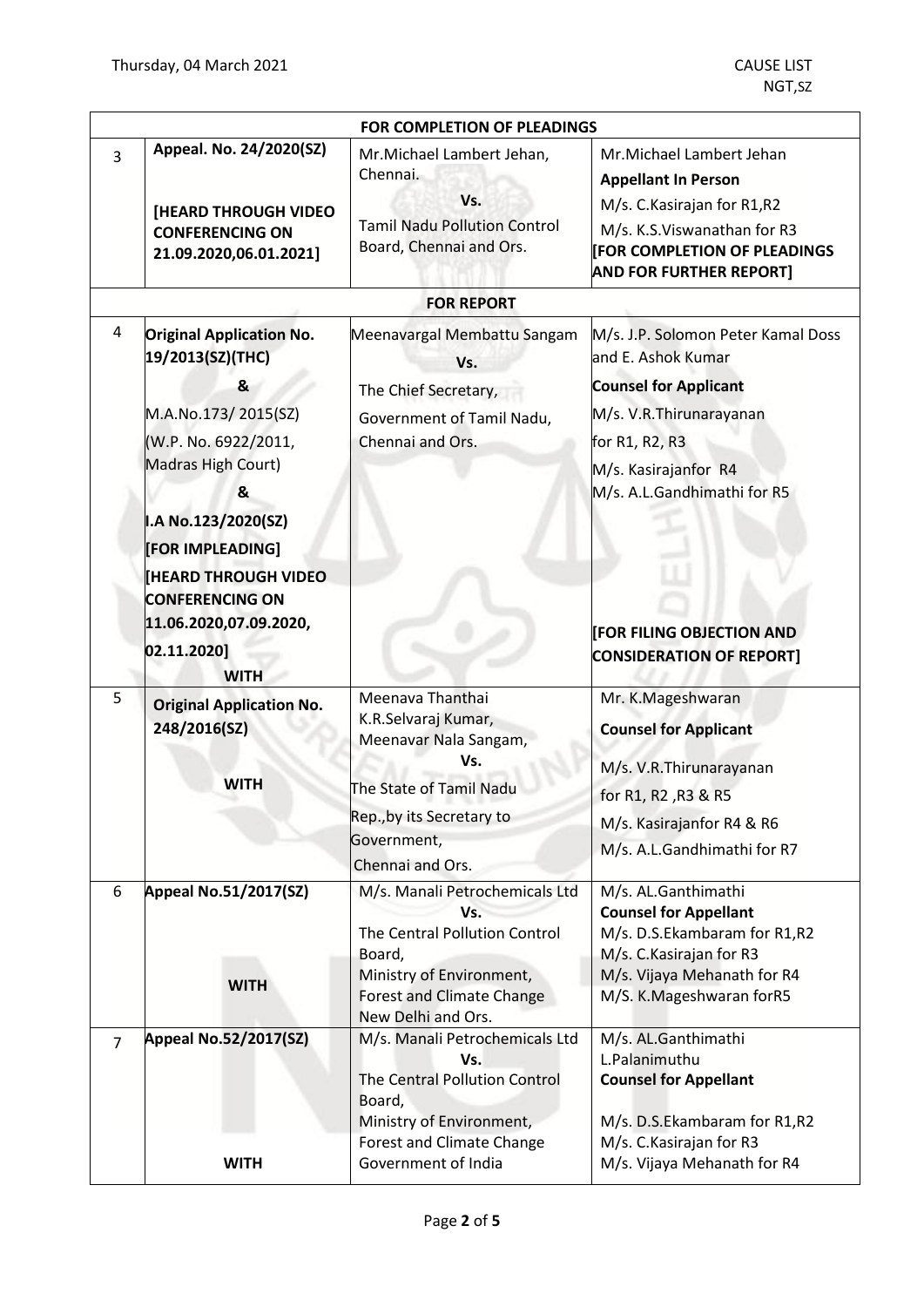|        |                                                                                                                                                                                    | New Delhi and Ors.                                                                                                                                                                                                                     | M/S. K.Mageshwaran for R5                                                                                                                                                                                                                                                                                  |
|--------|------------------------------------------------------------------------------------------------------------------------------------------------------------------------------------|----------------------------------------------------------------------------------------------------------------------------------------------------------------------------------------------------------------------------------------|------------------------------------------------------------------------------------------------------------------------------------------------------------------------------------------------------------------------------------------------------------------------------------------------------------|
| 8<br>9 | <b>Original Application No.</b><br>224/2016(SZ)<br><b>Original Application No.</b><br>396/2013(SZ)<br>(M.A. No. 1808/2018)PB<br>[ADJOURNED THROUGH<br><b>VIDEO CONFERENCING ON</b> | Meenava Thanthai<br>K.R.Selvaraj Kumar<br>Vs.<br>The Chief Secretary,<br>Government of Tamil Nadu,<br>Secretariat, Chennai and Ors.<br>Shibu Manuel,<br>Secretary, Green Action Force<br>Vs.<br>The Govt. of India &Ors.<br>मत्यमत जयत | Mr. K.Mageshwaran<br><b>Counsel for Applicant</b><br>M/s. V.R.Thirunarayanan R1,R2,R3<br>& R5<br>M/s. C. Kasirajan for R4 & R6<br>M/s. D.Edwin Yovanraj for R7<br>M/s. A.X.Varghese<br><b>Counsel for Applicant</b><br>M/s. Sarashwathy for R1<br>M/s. E. K. Kumaresan R2 & R3<br>M/s. Rema Smirithifor R4 |
|        | 24.07.2020]<br><b>[HEARD THROUGH VIDEO</b><br><b>CONFERENCING ON</b><br>23.09.2020,19.01.2021]                                                                                     |                                                                                                                                                                                                                                        | M/s. M. Kumaresan<br>for R6 to R8 & R10<br>M/s. Ravikumar for R9<br>M/s. K. K. Ashkar R11<br>M/s. D. S. Ekambaram for R12<br>M/s. Row & Reddy for R13 to R16                                                                                                                                               |
|        | <b>WITH</b>                                                                                                                                                                        |                                                                                                                                                                                                                                        | [FOR CONSIDERATION OF<br><b>FURTHER REPORT]</b>                                                                                                                                                                                                                                                            |
| 10     | <b>Original Application No.</b><br>242/2016(SZ)                                                                                                                                    | K. Muhammed Iqbal<br>Vs.<br>Kerala State Pollution Control<br>Board & Ors.                                                                                                                                                             | M/s. K. K. Ashkar & Ashira<br><b>Mohammed Ashrof</b><br><b>Counsel for Applicant</b>                                                                                                                                                                                                                       |
|        | <b>[HEARD THROUGH VIDEO</b><br><b>CONFERENCING ON</b><br>23.09.2020,19.01.2021]                                                                                                    |                                                                                                                                                                                                                                        | M/s. Rema Smirithi for R1,R2<br>M/s. King & Partridge for R3<br>[FOR CONSIDERATION OF FURTHER<br><b>REPORT]</b>                                                                                                                                                                                            |
| 11     | <b>Original Application No.</b><br>187/2015(SZ)<br>&<br>I.A NO.105/2020(SZ)                                                                                                        | J.Jayaveeran,<br>Porur, Chennai.<br>Vs.<br>The Secretary to Govt<br>Public Works Department,                                                                                                                                           | M/s. S.P. Hari Krishnan<br><b>Counsel for Applicant</b><br>M/s. Mani Gopi for R1 to R3<br>M/s. BFS Legal<br>P.V. Bala Subramaniam for R4                                                                                                                                                                   |
|        | <b>[HEARD THROUGH VIDEO</b><br><b>CONFERENCING ON</b><br>01.07.2020,10.08.2020,<br>27.10.2020]                                                                                     | Chennai andOrs.                                                                                                                                                                                                                        | M/s. C. Kasirajan for R6<br>Mr.J.Jayaveeran<br><b>Applicant for I.A</b><br><b>FOR CONSIDERATION OF</b><br><b>FURTHER STATUS REPORT]</b>                                                                                                                                                                    |
| 12     | <b>Original Application No.</b><br>91/2020(SZ)                                                                                                                                     | Venkatapathi Raja Yenumula<br>Vs.<br>Union of India and Ors.                                                                                                                                                                           | M/s. Sravan Kumar,<br>Kothai Muthu Meenal<br><b>Counsel for Applicant</b><br>M/s. G.M.Syed Nurullah Sheriff                                                                                                                                                                                                |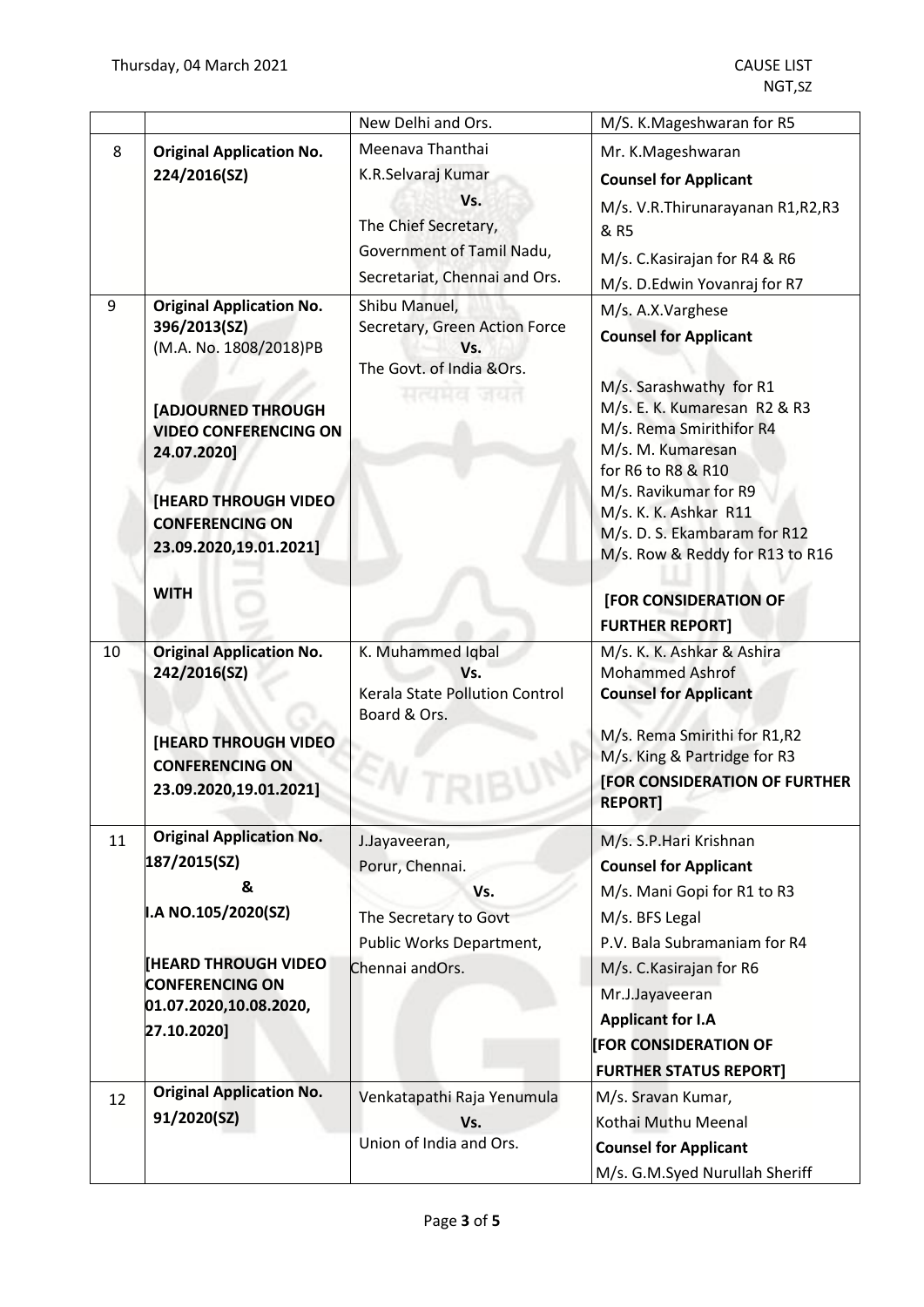|    | <b>[HEARD THROUGH VIDEO</b><br><b>CONFERENCING ON</b><br>[01.07.2020, 18.01.2021]                                                                                                                                                               |                                                                                                                                                                                                                                            | for R1<br>M/s. Madhuri Donti Reddy<br>for R3 to R7, R9 to R15, R17<br>M/s. R. Thirunavukarasu for R8<br>[FOR CONSIDERATION OF REPORT<br><b>AND COMPLETION OF PLEADINGS]</b>                                                                                             |
|----|-------------------------------------------------------------------------------------------------------------------------------------------------------------------------------------------------------------------------------------------------|--------------------------------------------------------------------------------------------------------------------------------------------------------------------------------------------------------------------------------------------|-------------------------------------------------------------------------------------------------------------------------------------------------------------------------------------------------------------------------------------------------------------------------|
| 13 | <b>Original Application No.</b><br>154/2020(SZ)                                                                                                                                                                                                 | Tribunal on its own motion<br><b>SUO MOTU</b> based on the News<br>Item in Dinamalar Newspaper,<br>Chennai edition<br>dt: 13.08.2020," The<br>encroachers ask for<br>compensation What the Public<br>Works Department is going to<br>do?". | Dr.Thirunarayanan<br>for R1 to R4, R6<br>M/s. C. Kasirajan for R5<br>M/s. P.Srinivas, N.K.Ponraj for R7                                                                                                                                                                 |
|    | <b>[HEARD THROUGH VIDEO</b><br><b>CONFERENCING ON</b><br>18.08.2020,23.12.2020,<br>02.02.2021]                                                                                                                                                  | Vs.<br>The Principal Secretary to<br>Government,<br><b>Public Works Department,</b><br>Chennai and Ors.                                                                                                                                    | <b>[FOR CONSIDERATION OF JOINT</b><br><b>COMMITTEE REPORT AND</b><br><b>PROGRESS REPORT]</b>                                                                                                                                                                            |
|    |                                                                                                                                                                                                                                                 | <b>FOR HEARING</b>                                                                                                                                                                                                                         |                                                                                                                                                                                                                                                                         |
| 14 | <b>Original Application No.</b><br>422/2013(SZ)<br>[ADJOURNED ON<br>19.10.2020]<br><b>HEARD THROUGH VIDEO</b><br><b>CONFERENCING ON</b><br>15.07.2020,11.09.2020,<br>07.10.2020,12.10.2020,<br>09.11.2020,11.11.2020,<br>05.01.2021,28.01.2021] | L.G. Sahadevan<br>Vs.<br>Union of India and Ors.                                                                                                                                                                                           | M/s.Yogeshwaran<br><b>Counsel for Applicant</b><br>M/s. M.R.Gokul Krishnan for R1<br>M/s. Abdul Saleem for R2,R3,R4<br>M/s. S.Ramasubramaniam Associates<br>for R5 & R6<br>Dr. V.R. Thirunarayanan<br>for R7 to R9, R11 & R13<br>M/s. C. Kasirajan for R10<br>[HEARING] |
| 15 | <b>Original Application No.</b><br>215/2016(SZ)<br>[HEARD THROUGH VIDEO<br><b>CONFERENCING ON</b><br>19.06.2020,12.10.2020,<br>07.01.2021]                                                                                                      | Guntu Boyina Kumar Kommadi<br>Vs.<br>The State of Andhra Pradesh<br>Hyderabad and ors.                                                                                                                                                     | Guntu Boyina Kumar Kommadi<br><b>Applicant In Person</b><br>M/s. Subash for R1 to R4<br>[HEARING]                                                                                                                                                                       |
| 16 | Appeal. No.15/2017(SZ)                                                                                                                                                                                                                          | N.Shamsul Huda<br>Vs.<br>Union of India and Ors.                                                                                                                                                                                           | M/s. Babu Joseph Kuruvathazha<br><b>Counsel for Appellant</b><br>M/s. G.M. SyedNurullah<br>Sheriff for R1                                                                                                                                                               |